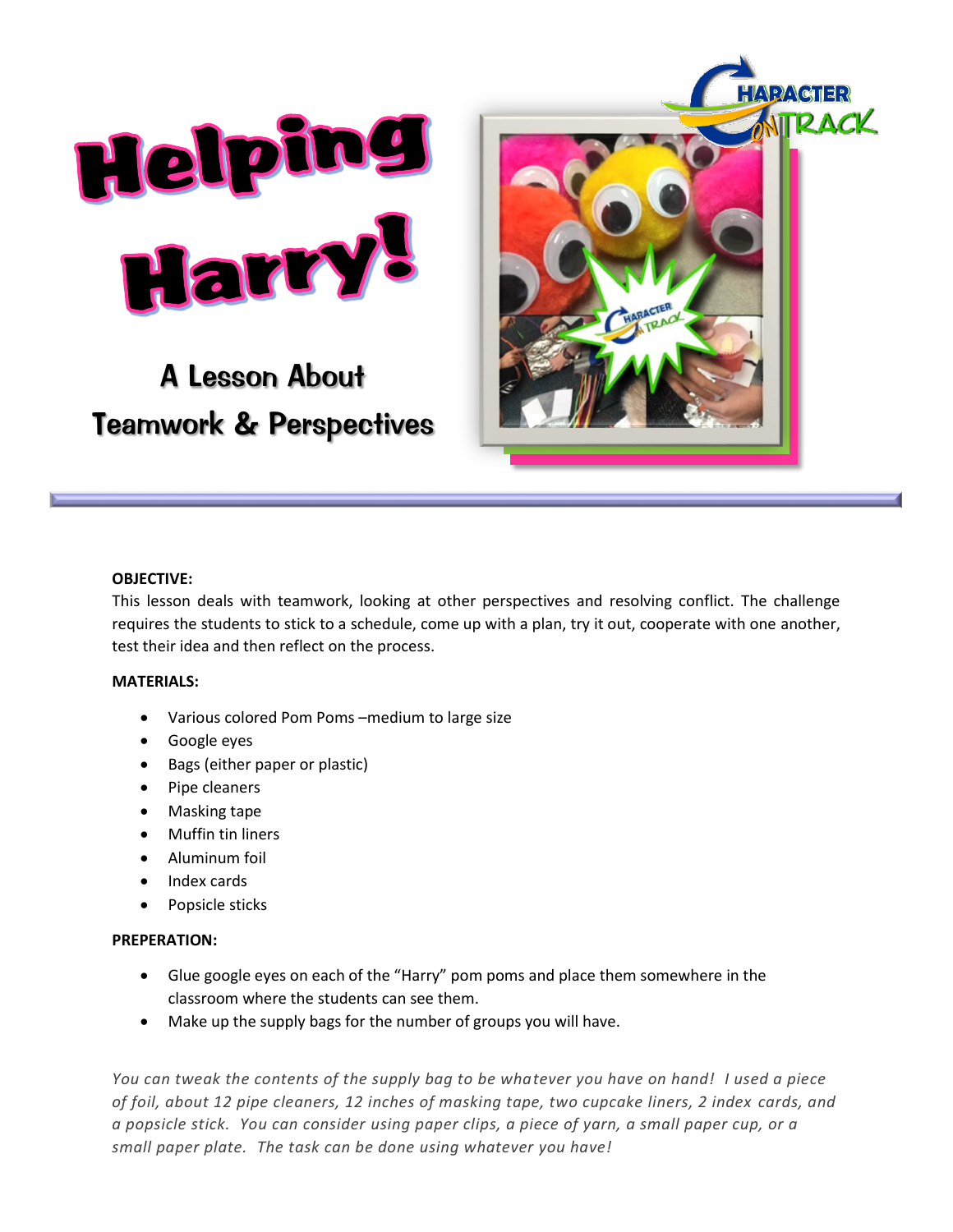## **LESSON:**

Tell the students that we need to help Harry. (They will look at you like you are crazy.) They will be looking around quizzically and you can then introduce them to Harry.

Harry is a puffball (You will need several of them placed on the desk or smartboard) who needs a new "perch" so that he can see out over the class more safely. You can tell the students that each group would receive a bag of supplies and instructions (make copies of instructions included [here\)](http://characterontrack.org/wp-content/uploads/2020/07/harry-project-instuctions.pdf). You can show them the supplies (12 pipe cleaners, about 12 inches of tape, two muffin liners, a piece of aluminum foil, two index cards and Popsicle sticks.



Next tell the students that they must think about a nice safe place for Harry to hang out. Let the students plan out their strategies for about 5 minutes as instructed.



After 5 minutes of talking and planning without supplies, set the timer for 15 minutes and watched the teams get to work.



You will be SHOCKED at the wide range of strategies--and how much "re-engineering" took place so willingly! Talk to the students about how important it is to try, test, revise, and test again—looking at everyone's perspectives, resolving any conflicts that arise and using good teamwork.

Instruct the students that they have 15 minutes to build their perch for Harry. After the 15 minutes has passed, pass out the

Harries to each group to put in their perch.

They will then have 5 minutes to make any modifications to their project.

When the testing and celebrating is over, have the teams take time to evaluate how they did by completing the evaluation at the bottom of the instruction page. (a copy is provided in this book). Make sure to tell them to be honest!